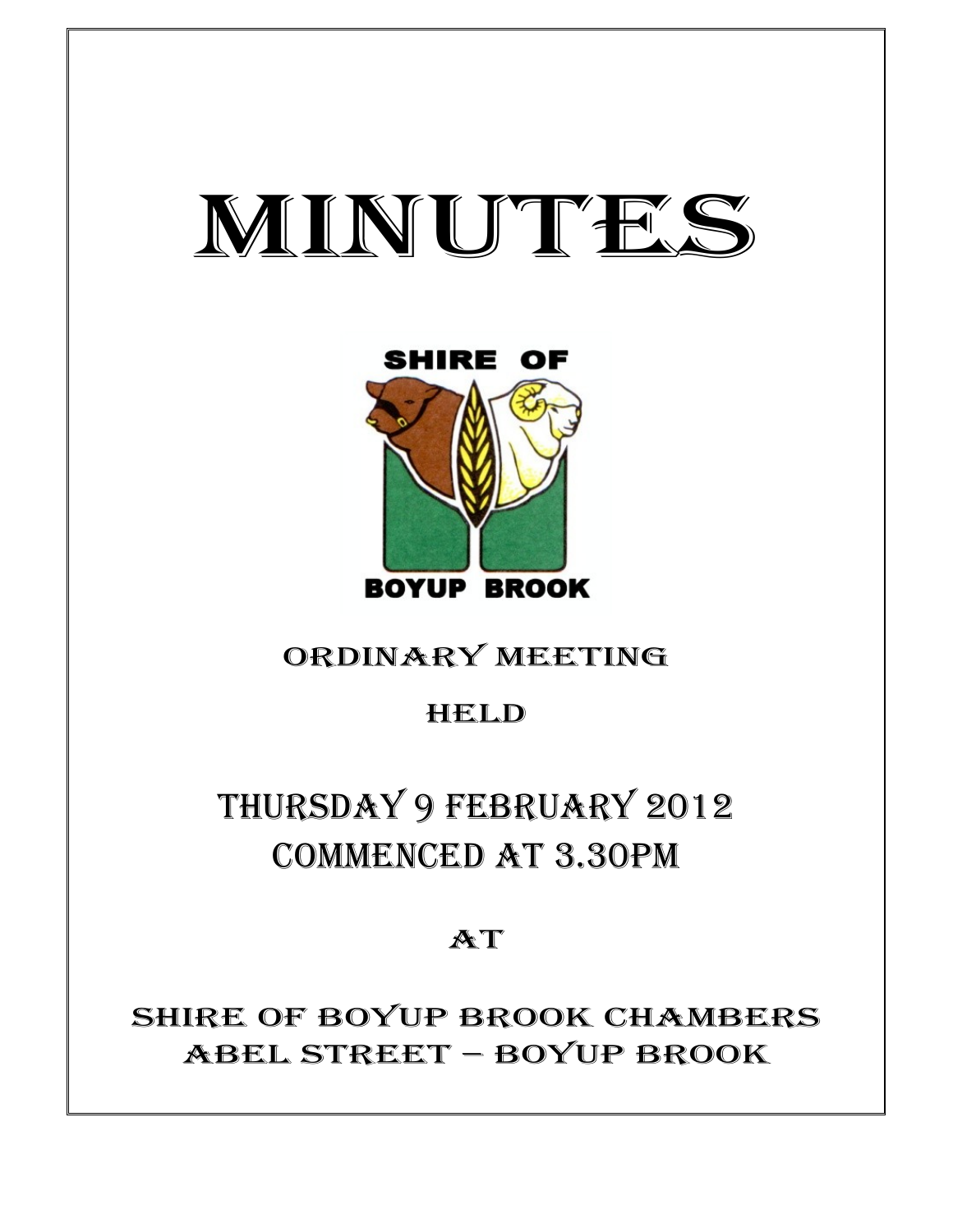### **TABLE OF CONTENTS**

| 1                       |            | RECORD OF ATTENDANCE/APOLOGIES/LEAVE OF ABSENCE PREVIOUSLY APPROVED 3                            |  |
|-------------------------|------------|--------------------------------------------------------------------------------------------------|--|
|                         | 1.1        |                                                                                                  |  |
|                         | 1.2        |                                                                                                  |  |
|                         | 1.3        |                                                                                                  |  |
| $\overline{\mathbf{2}}$ |            |                                                                                                  |  |
|                         | 2.1        |                                                                                                  |  |
|                         | 2.2        |                                                                                                  |  |
| 3                       |            |                                                                                                  |  |
| 4                       |            |                                                                                                  |  |
|                         | 4.1<br>4.2 |                                                                                                  |  |
|                         |            |                                                                                                  |  |
| 5                       |            |                                                                                                  |  |
| 6                       |            |                                                                                                  |  |
| 7                       |            |                                                                                                  |  |
| 8                       |            |                                                                                                  |  |
|                         | 8.1.1      |                                                                                                  |  |
|                         | 8.2        |                                                                                                  |  |
|                         |            |                                                                                                  |  |
|                         |            |                                                                                                  |  |
|                         | 8.3        |                                                                                                  |  |
|                         |            |                                                                                                  |  |
|                         |            |                                                                                                  |  |
|                         | 9.1        |                                                                                                  |  |
|                         |            | 9.1.2 Minutes Boyup Brook Town Planning Scheme Review and Townsite Strategy Steering Committee16 |  |
|                         | 10.1       |                                                                                                  |  |
|                         |            |                                                                                                  |  |
|                         | 11         | URGENT BUSINESS BY APPROVAL OF THE PRESIDENT OR A MAJORITY OF COUNCILLORS PRESENT18              |  |
|                         |            |                                                                                                  |  |
|                         |            |                                                                                                  |  |
|                         | 12         |                                                                                                  |  |
|                         | 13         |                                                                                                  |  |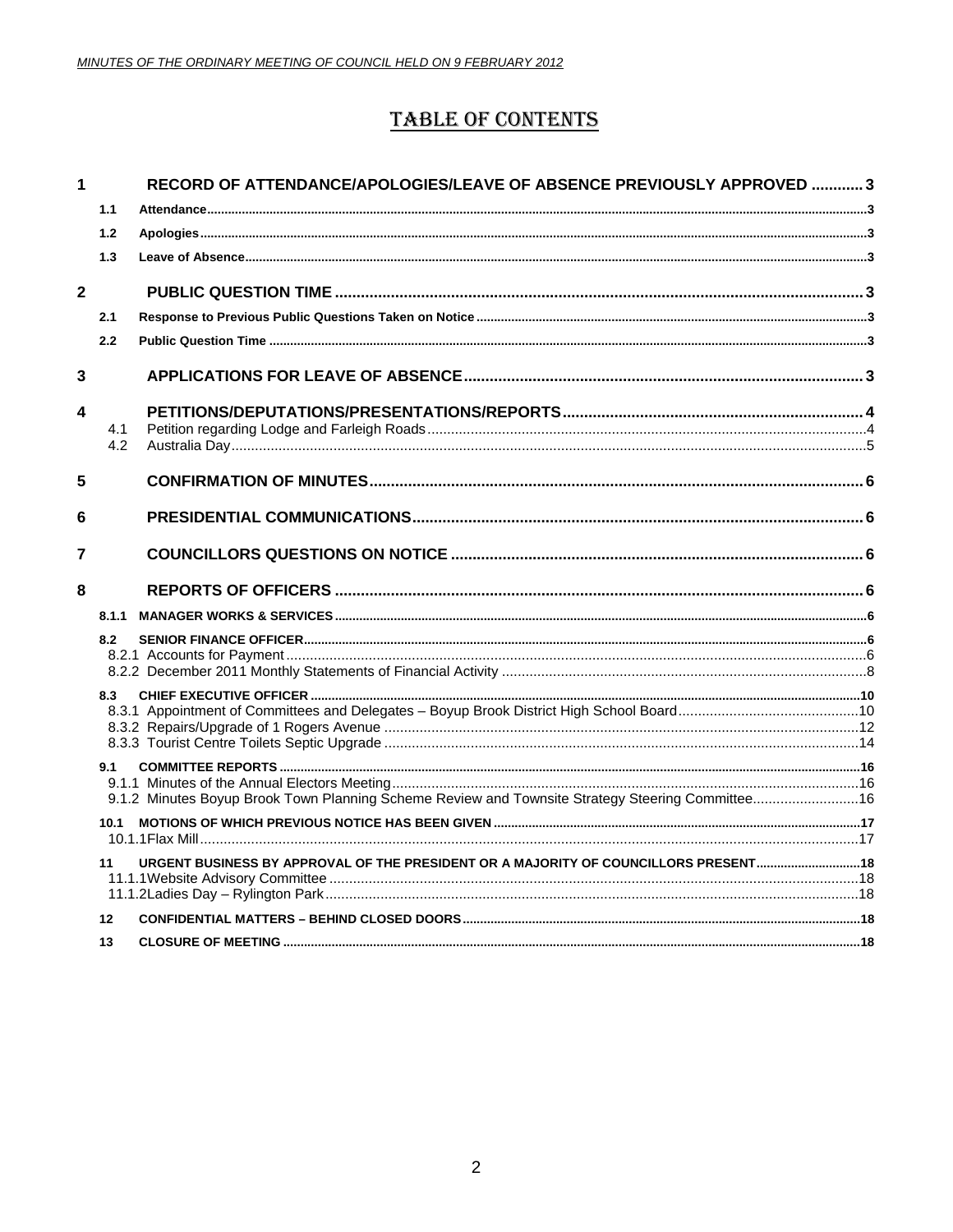### <span id="page-2-0"></span>**1 RECORD OF ATTENDANCE/APOLOGIES/LEAVE OF ABSENCE PREVIOUSLY APPROVED**

#### **1.1 Attendance**

- Cr M Giles Shire President Cr K Moir – Deputy Shire President Cr G Aird Cr E Biddle Cr T Doust Cr P Kaltenrieder Cr B O'Hare Cr T Oversby Cr R Walker arrived at 3.50pm
- STAFF: Mr Alan Lamb (Chief Executive Officer) Mr John Eddy (Manager of Works & Services) Mrs Maria Lane (Executive Assistant)
- PUBLIC: John Walsh arrived at 3.30pm.
- **1.2 Apologies**
- **1.3 Leave of Absence** Nil
- **2 PUBLIC QUESTION TIME**

Nil

### **2.1 Response to Previous Public Questions Taken on Notice**

Nil

**2.2 Public Question Time**

Nil

**3 APPLICATIONS FOR LEAVE OF ABSENCE**  Nil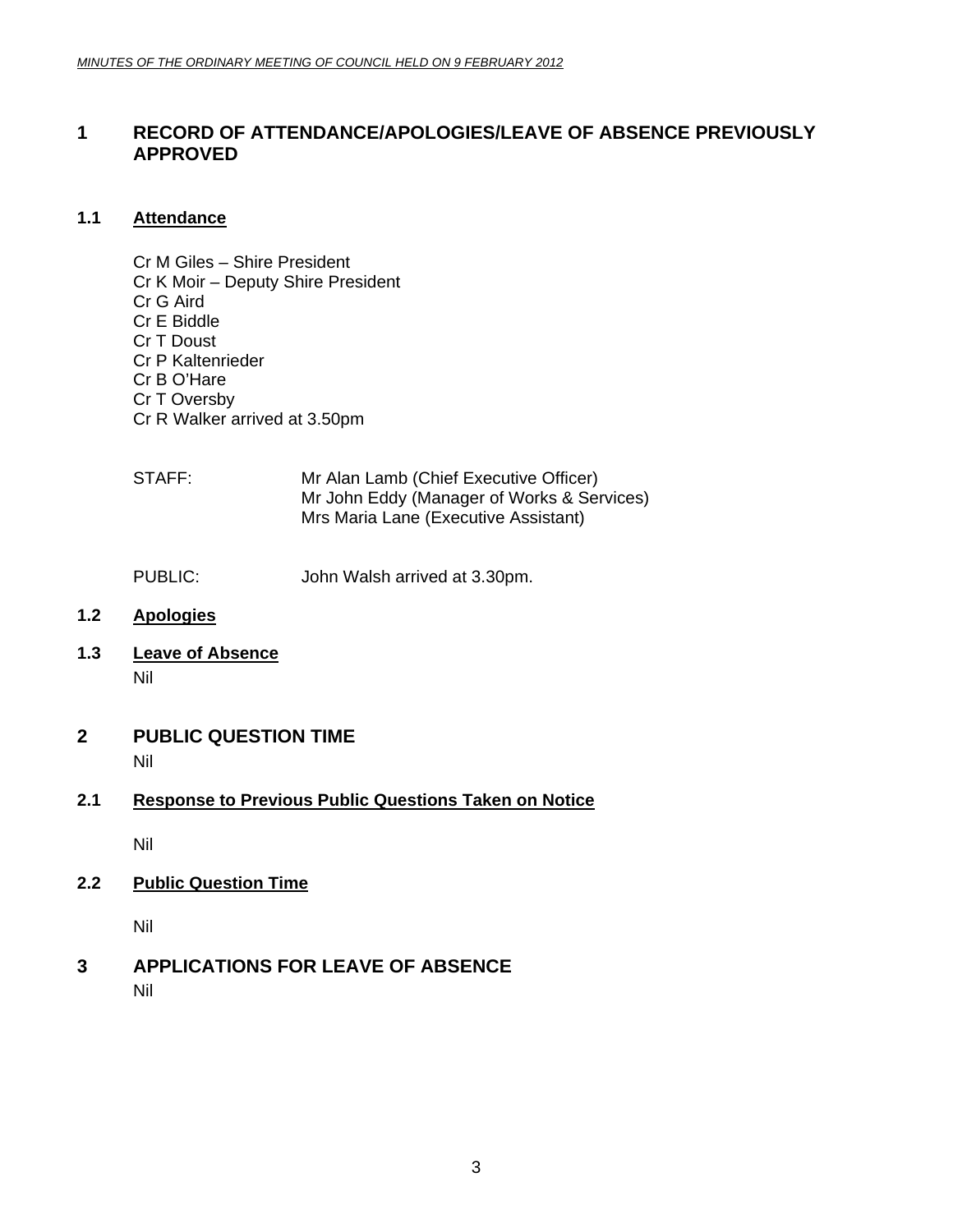### <span id="page-3-0"></span>**4 PETITIONS/DEPUTATIONS/PRESENTATIONS/REPORTS**

#### **4.1 Petition regarding Lodge and Farleigh Roads**

#### **Council's Standing Orders Local Law provides as follows:**  *9. PETITIONS*

#### *9.1 Petitions and Memorials - Petitions to be in Writing*

*Any petition to be submitted to the Council shall be in writing or typewritten, and be authenticated by the signature of the member of the Council presenting it.* 

#### *9.2 Presentation of Petitions*

*A member of the Council presenting a petition shall be limited to a statement of the parties from whom it comes, of the number of the signatures attached to it, the material issues contained in it, and to the reading of the prayer.* 

#### *9.3 Responsibility of Member Presenting Petition*

*It shall be incumbent on a member of the Council presenting a petition to be familiar with the nature and contents of the petition, and to ascertain that it does not contain language disrespectful to the Council.* 

#### *9.4 Procedure of Petitions*

*The only question which shall be considered by the Council on the presentation of any petition shall be:* 

- *(a) That the petition shall be accepted; or*
- *(b) That the petition not be accepted; or*
- *(c) That the petition be accepted and referred to a committee for consideration and report; or*
- *(d) That the petition be accepted and be dealt with by the full Council.*

#### **CEO Comment**

**A copy of the petition is attached. It will be noted that the prayer is not separated from the body of the request but it is suggested that the prayer is (using the words contained in the petition) as follows:** 

**"We the undersigned request the council take action to improve the condition of these roads in 2012."** 

**It is suggested that the balance of the petition is background information and is as follows:** 

#### **"RE: LODGE AND FAIRLEIGH ROADS**

**We would like to bring your attention to the quality of the above named roads.**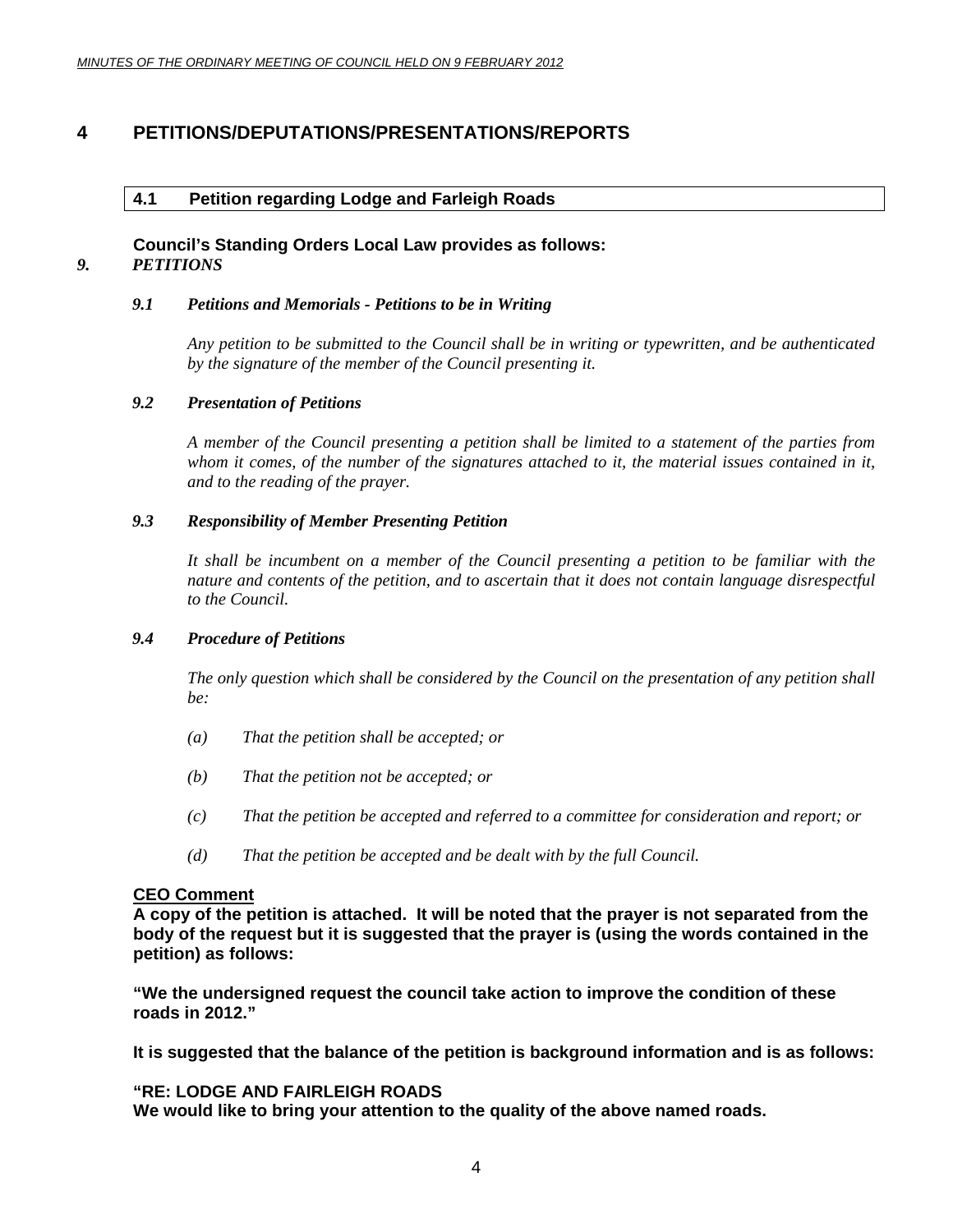<span id="page-4-0"></span>**Nothing has been done to upgrade these roads which are in very poor condition and causing damage to vehicles.** 

**These roads now support 19 properties of which 15 are permanent or part time residences. Most of these properties are also leased which increases the volume of traffic.** 

**The roads are not wide enough for two cars to pass let alone over width farm machinery and trucks.** 

**Lodge Road is on the bus route which is a severe safety issue.** 

**Most of Lodge Road and the top half of Farleigh Road (a winding sand track) are lower than the verges. In winter these roads become rivers causing deep wash outs, large pot holes and flooding.** 

**We hope to here in the near future the council's plan of action" Councillor O'Hare presents a petition, dated 12 November 2011 is signed by 13 residents, and asks Council to up grade Lodge and Farleigh Roads in 2012.** 

**In accordance with Standing Orders Councillor O'Hare will move the following resolution at the Council meeting:** 

#### **COUNCIL DECISION**

**MOVED: Cr O'Hare SECONDED: Cr Doust** 

 **That the petition be accepted and referred to the Forward Planning Committee for consideration and report.** 

**CARRIED 8/0 Res 001/12** 

#### **COMMENT**

**The intention is that the matter be referred to the Forward Planning Committee for consideration along with long term planning it will be working on as part of the integrated planning process.** 

| 4.2 | <b>Australia Day</b> |  |
|-----|----------------------|--|
|     |                      |  |

**Cr Biddle reported on the Australia Day breakfast and award ceremony noting that the attendance was encouraging but the number of nominations received was disappointing.** 

**Cr Biddle expressed thanks for the work done by Daly Winter in organising the Australia Day function and the Depot Staff for the neat, clean and attractive condition of Sandakan Park and for their efforts in the set-up and take-down of the equipment used at Australia Day celebrations.**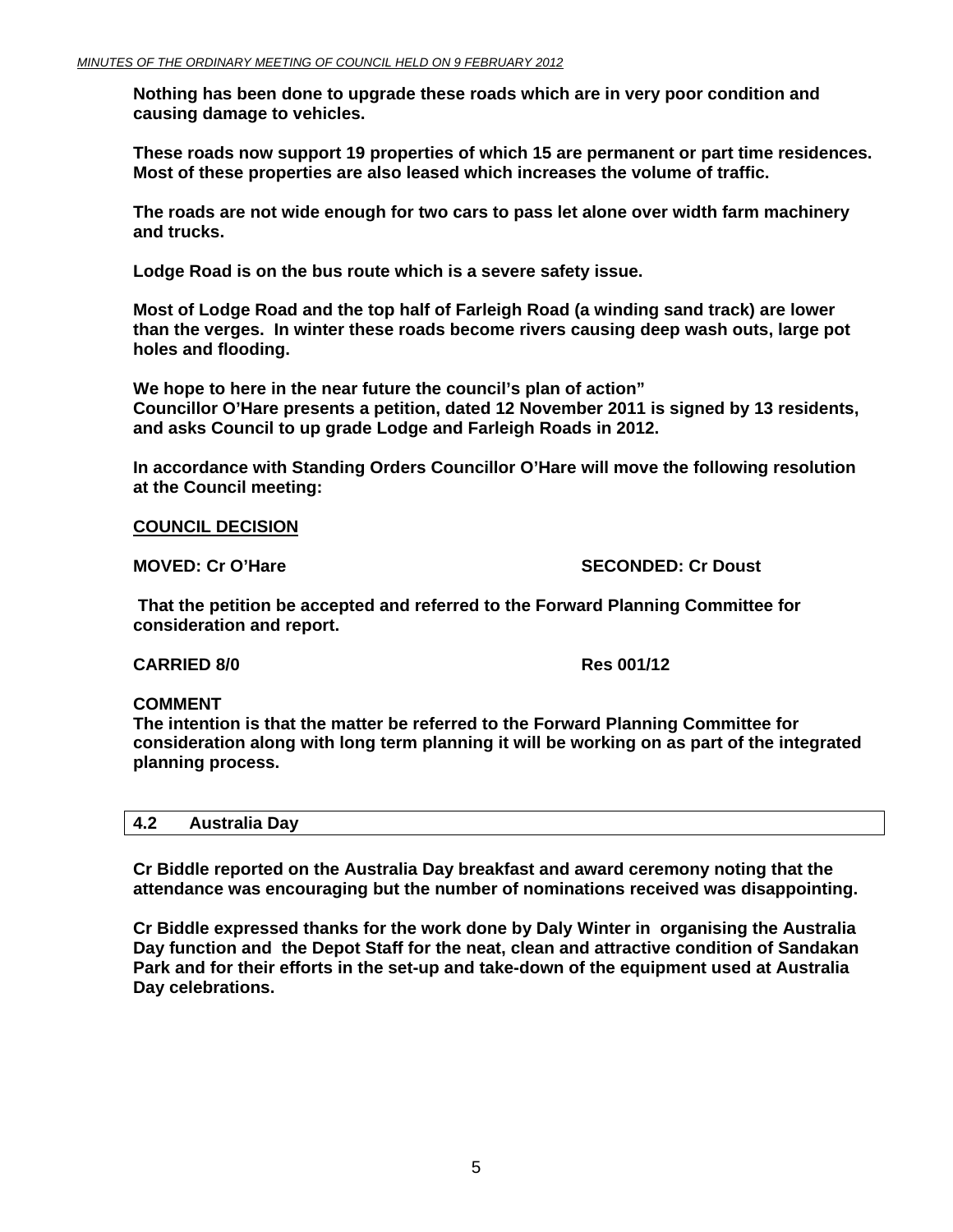#### <span id="page-5-0"></span>**5 CONFIRMATION OF MINUTES**

#### **5.1 Ordinary Meeting of Council - Thursday 15 December 2011**

#### **COUNCIL DECISION & OFFICER RECOMMENDATION**

#### **MOVED: Cr Kaltenrieder SECONDED: Cr Moir and SECONDED: Cr Moir**

**That the minutes of the Ordinary Meeting of Council held on Thursday 15 December 2011 be confirmed as an accurate record with the following amendments:-** 

**Page 11 – Item 8.3.1 – spelling to be amended – Cr Kaltenrieder. Page 17 – Item 8.3.3 – spelling to be amended in the resolution – "Abel" Page 17 – Item 8.3.3 – add the words "Absolute Majority" after the resolution. Page 21 – Item 8.3.4 – add the words "Absolute Majority" after the resolution. Page 32 – Item 8.3.6 – add the words "Absolute Majority" after the resolution. Page 53 – Item 11.1.1 - delete the letters "PK"** 

#### **CARRIED 8/0 Res 002/12**

#### **6 PRESIDENTIAL COMMUNICATIONS**

6 February 2012 – Met with the Bunbury Wellington Group.

#### **7 COUNCILLORS QUESTIONS ON NOTICE**  Nil

### **8 REPORTS OF OFFICERS**

#### **8.1.1 MANAGER WORKS & SERVICES**

No Report

#### **8.2 SENIOR FINANCE OFFICER**

#### **8.2.1 Accounts for Payment**

| <b>Location:</b>                       | Not applicable                      |
|----------------------------------------|-------------------------------------|
| <b>Applicant:</b>                      | Not applicable                      |
| <b>File:</b>                           | FM/1/002                            |
| <b>Disclosure of Officer Interest:</b> | None                                |
| Date:                                  | 3 February 2012                     |
| Author:                                | Kay Raisin - Finance Officer        |
| <b>Authorizing Officer:</b>            | Alan Lamb - Chief Executive Officer |
| Attachments:                           | Yes - List of Accounts Paid         |

 $\overline{\phantom{a}}$  , and the contract of the contract of the contract of the contract of the contract of the contract of the contract of the contract of the contract of the contract of the contract of the contract of the contrac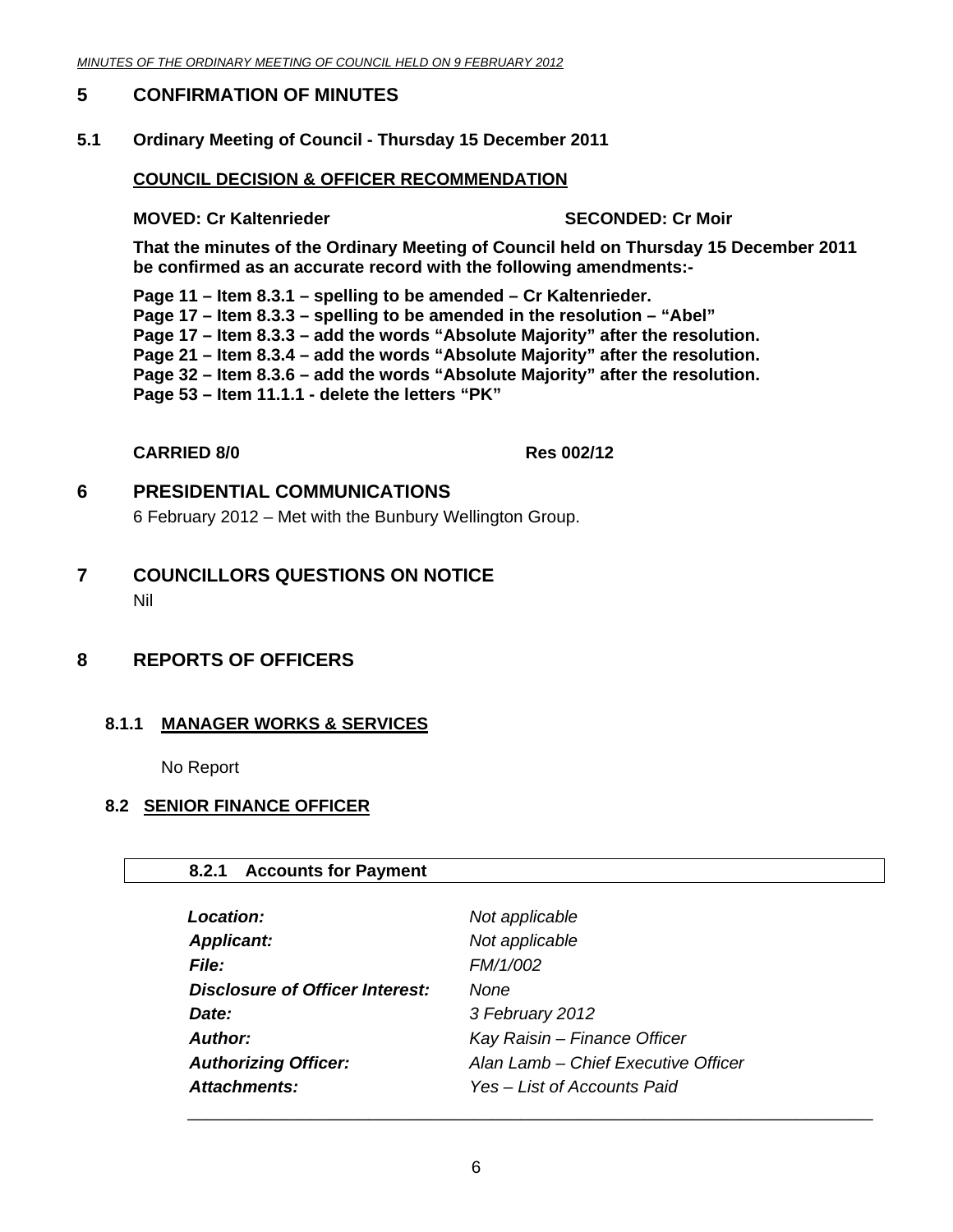#### **SUMMARY**

Report recommends the acceptance and approval of the Schedule of Accounts for Payment.

#### **BACKGROUND**

Invoices have been received during the month of December 2011 and January 2012.

#### **COMMENT**

Accounts are presented for consideration or where paid by direct debit pursuant to the Council's "Authorisation to Make Payments" policy.

#### **CONSULTATION**

Nil

#### **STATUTORY OBLIGATIONS**

Local Government (Financial Management) Regulations Act 1009, Regulation 12; and Regulations 13(3) (a) (b); 13(1); and 13(4).

#### **POLICY IMPLICATIONS**

Accounts are presented for consideration or where paid by direct debit pursuant to the Council's "Authorization to Make Payments" policy.

#### **BUDGET/FINANCIAL IMPLICATIONS**

Account payments are in accordance with the adopted budget for 2011/12 or authorized by separate resolution.

#### **STRATEGIC IMPLICATIONS**

Nil

#### **VOTING REQUIREMENTS**

Simple Majority

#### **COUNCIL DECISION & OFFICER RECOMMENDATION – ITEM 8.2.1**

#### **MOVED: Cr Moir SECONDED: Cr Biddle**

**That the payment of accounts for December 2011 and January 2012 as presented totalling \$969,699.02 and as represented by cheque voucher numbers 18815-18859 totalling \$71,435.80 and accounts paid by direct electronic payments through the Municipal Account totalling \$546,716.79 be endorsed.** 

**CARRIED 8/0 Res 003/12**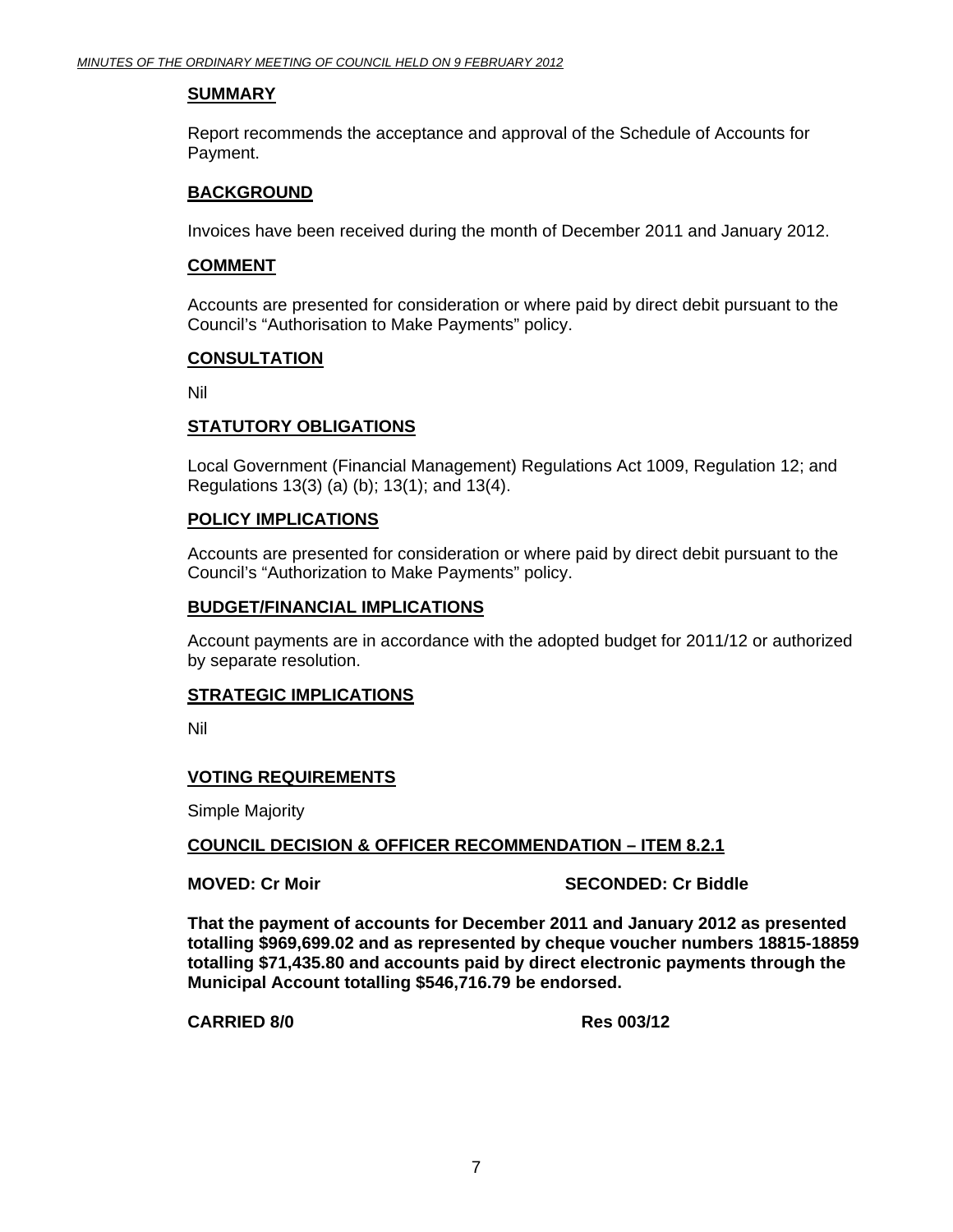#### **8.2.2 December 2011 Monthly Statements of Financial Activity**

<span id="page-7-0"></span>

| Location:                                                     | Not applicable                                                                                 |
|---------------------------------------------------------------|------------------------------------------------------------------------------------------------|
| <b>Applicant:</b>                                             | Not applicable                                                                                 |
| <b>File:</b>                                                  | FM/10/003                                                                                      |
| <b>Disclosure of Officer Interest:</b>                        | None                                                                                           |
| Date:                                                         | 3 February 2012                                                                                |
| <b>Author:</b><br><b>Authorizing Officer:</b><br>Attachments: | Kay Raisin - Finance Officer<br>Alan Lamb - Chief Executive Officer<br>Yes - Financial Reports |

#### **SUMMARY**

Report recommends Council receive the Balance Sheet and Operating Statement for the month ended 31 December 2011 and Investment Schedule for the month ended 31 December 2011.

#### **BACKGROUND**

Section 6.4 of the Local Government Act 1995 places financial reporting obligations on local government operations.

Regulation 34 (1)–(4) of the Local Government (Financial Management) Regulations 1996 requires the local government to prepare a 'Monthly Statement of Financial Activity'.

The regulations also prescribe the content of the report.

The reports are attached.

#### **COMMENT**

Nil

#### **CONSULTATION**

Nil

#### **STATUTORY OBLIGATIONS**

Local Government (Financial Management) Regulations 1996, s34 (1) (a) Local Government (Financial Management) Regulations 1996, s19 (1) (2) (a) (b) Local Government (Financial Management) Regulations 1996, s34 (2) (a) (b)

#### **POLICY IMPLICATIONS**

Nil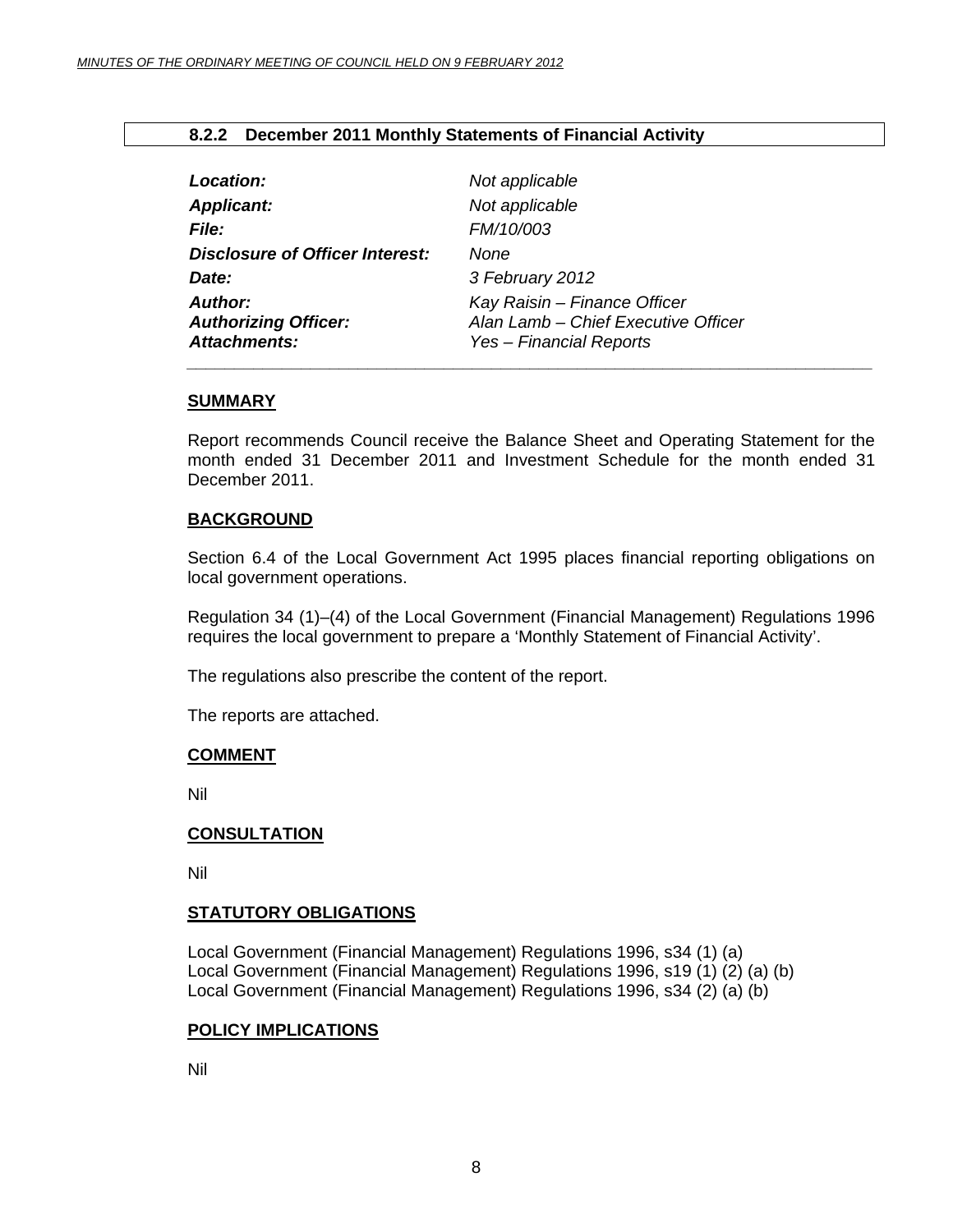#### **BUDGET/FINANCIAL IMPLICATIONS**

Nil

#### **STRATEGIC IMPLICATIONS**

Nil

#### **VOTING REQUIREMENTS**

Simple Majority

#### **COUNCIL DECISION & OFFICER RECOMMENDATION**

**MOVED: Cr Oversby SECONDED: Cr O'Hare** 

**That the December 2011 Monthly Statements of Financial Activity as presented, be received.** 

CARRIED 8/0 Res 004/12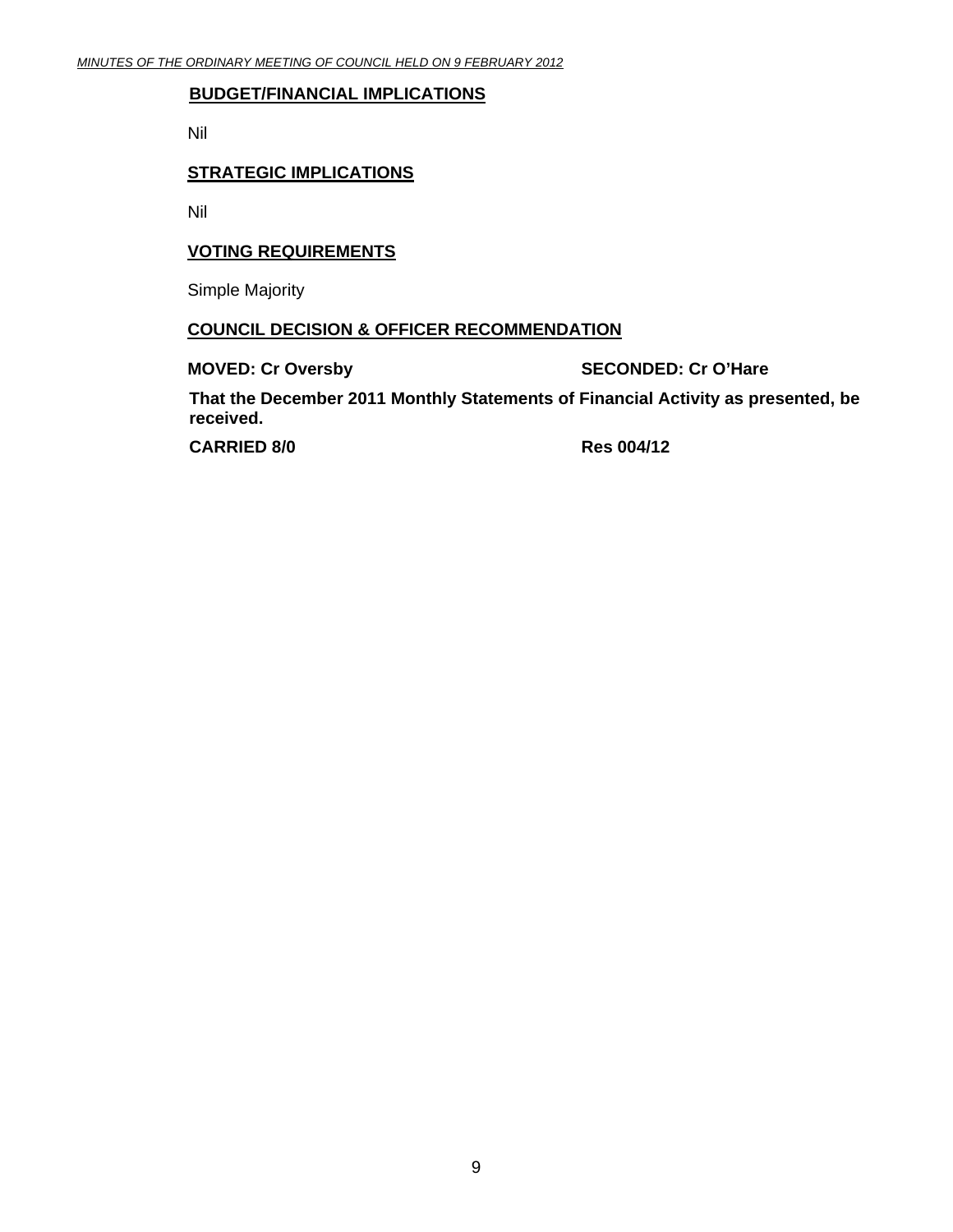### <span id="page-9-0"></span>**8.3 CHIEF EXECUTIVE OFFICER**

#### **8.3.1 Appointment of Committees and Delegates – Boyup Brook District High School Board**

| Location:                              | N/A                                               |
|----------------------------------------|---------------------------------------------------|
| <b>Applicant:</b>                      | <b>Boyup Brook District High School Principal</b> |
| <b>File:</b>                           |                                                   |
| <b>Disclosure of Officer Interest:</b> | None                                              |
| Date:                                  | 2 February 2012                                   |
| Author:                                | Alan lamb                                         |
| <b>Authorizing Officer:</b>            | Not applicable                                    |
| <b>Attachments:</b>                    | Copy of letter                                    |

\_\_\_\_\_\_\_\_\_\_\_\_\_\_\_\_\_\_\_\_\_\_\_\_\_\_\_\_\_\_\_\_\_\_\_\_\_\_\_\_\_\_\_\_\_\_\_\_\_\_\_\_\_\_\_\_\_\_\_

#### **SUMMARY**

The purpose of this report is to put before Council the request that it delegate a Council Member to represent it on the Boyup Brook District High School Board with the recommendation that a Councillor be delegated.

#### **BACKGROUND**

 Council forms its committees and appoints delegates every two years following the general elections. Where a need arises Council has appointed committees and appointed delegates at other times but the appointment term is to the next ordinary election where, if need be, the matter is dealt with as part of the normal process.

The Boyup Brook District High School wrote to the Shire President noting that the school had become an Independent Public School and inviting the Shire Council to nominate a Member to represent it on the School Board. The letter included notice that the school would like to address Council in April/May and at other times each year.

#### **COMMENT**

There are no known significant impacts on the triple bottom line reporting areas under Sustainability of the matter under consideration. However, both schools in Boyup Brook are major employers in the Shire and both they and their employees either consume or have the capacity to consume local goods and services, and so apart from their education rolls they have a significant impact on the local economy, the consumption of Shire services and the like. The schools are therefore, again apart from their extremely valuable education functions, significant entities within the community and Council may well wish to have some input and insight into the operation of the District High School through a position on its Board.

It is recommended that Council nominate a Councillor to represent it on the School Board as requested.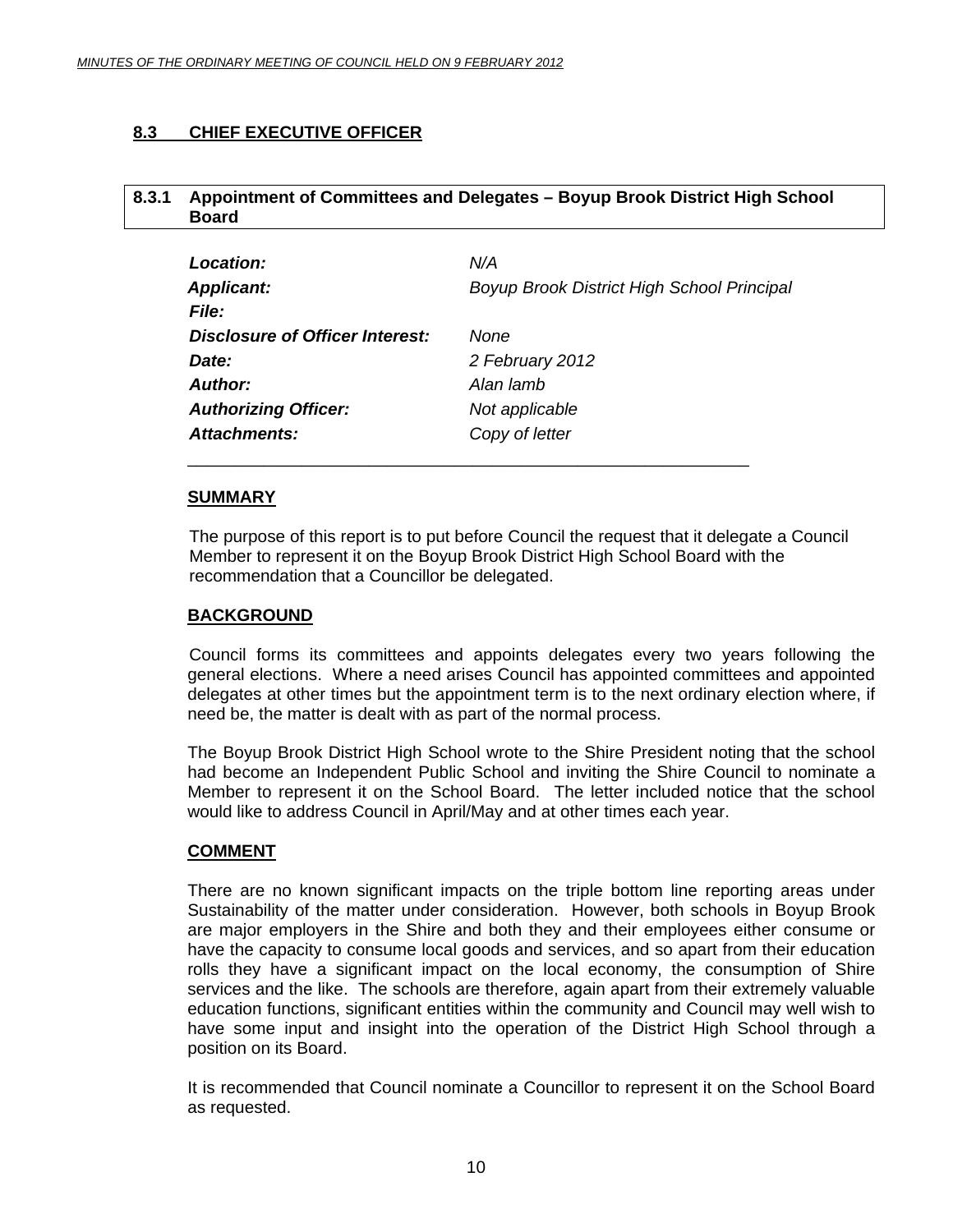#### **CONSULTATION**

The author has spoken with the Shire President.

#### **STATUTORY OBLIGATIONS**

Nil

#### **POLICY IMPLICATIONS**

Nil

#### **BUDGET/FINANCIAL IMPLICATIONS**

Nil

#### **STRATEGIC IMPLICATIONS**

Nil

#### **SUSTAINABILITY IMPLICATIONS**

- ¾ **Environmental**  There are no known significant environmental issues.
- ¾ **Economic**  There are no known significant economic issues.
- ¾ **Socia**l There are no known significant social issues.

#### **VOTING REQUIREMENTS**

Simple majority

#### **COUNCIL DECISION & OFFICER RECOMMENDATION – Item 8.3.1**

**MOVED: Cr Oversby SECONDED: Cr Aird 3DECONDED: Cr Aird 3DECONDED:** 

**That Council appoint Cr Biddle as its representative on the Boyup Brook District High School Board and that the term of this appointment be until the first Council meeting following the ordinary Council elections in 2013.** 

**CARRIED 8/0 Res 005/12**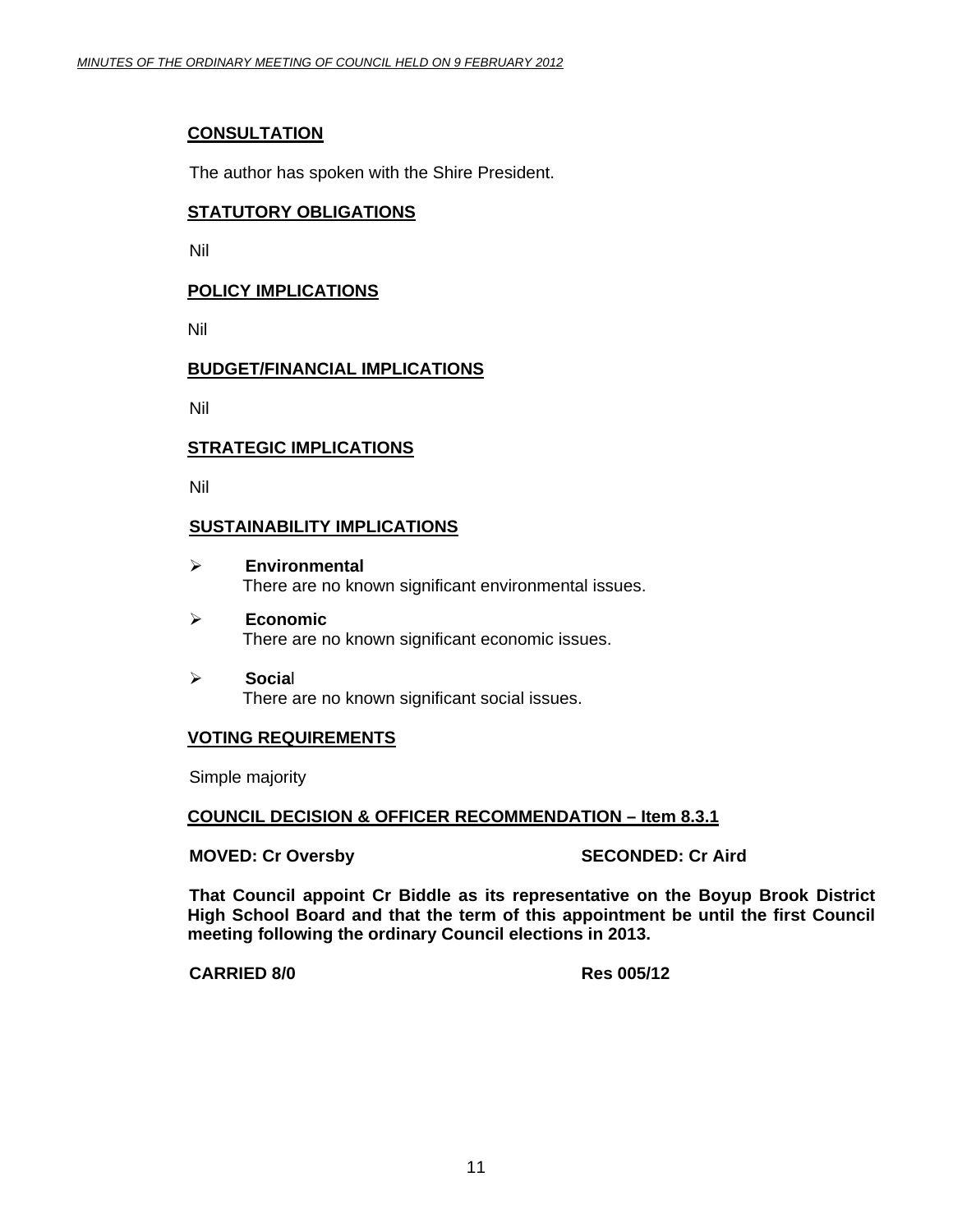#### <span id="page-11-0"></span>**8.3.2 Repairs/Upgrade of 1 Rogers Avenue**

| Location:                      | Shire of Boyup Brook                  |
|--------------------------------|---------------------------------------|
| <b>Applicant:</b>              | N/A                                   |
| <i>File:</i>                   | AS2261                                |
| <b>Disclosure of Interest:</b> | None                                  |
| Date:                          | 2 February 2010                       |
| Author:                        | Geoff Carberry Manager Administration |
|                                | & Assets                              |
| <b>Authorizing Officer:</b>    | Alan Lamb - Chief Executive Officer   |
| Attachments:                   | No                                    |

#### **SUMMARY**

The lessee has reported water intrusion in to a linen press which appeared to be from the shower area of the adjoining main bathroom. GROH as part of the lease renewal process have asked that a bath be installed into the property as this is one of their requirements for their rental property agreements. Investigations have revealed the lack of water proofing under the shower tiles as was previously found in the ensuite. It is proposed to replace the shower with a bath and shower arrangement and the tile to 2m level on the walls thus completing the overall upgrade of the premise.

\_\_\_\_\_\_\_\_\_\_\_\_\_\_\_\_\_\_\_\_\_\_\_\_\_\_\_\_\_\_\_\_\_\_\_\_\_\_\_\_\_\_\_\_\_\_\_\_\_\_\_\_\_\_\_\_\_\_\_\_\_\_\_\_\_\_\_\_\_\_\_\_

#### **BACKGROUND**

The property located at 1 Rogers Avenue was purchased for the sum of \$200,500 on 2 December 2005 as a provision for senior officer accommodation. The property was leased by the Government Employees' Housing Authority at the time of purchase. .A continuance of lease was signed with the Government Employees' Housing Authority on 18th February 2005, with this lease ceasing in November 2009.

The building was built in 1989 by owner builder K. Miller. The building appears structurally sound in accordance with the report by Richard Wittenoom & Associates commissioned at the time of the council purchasing the property. One point raised in this report was the *"Water leaking from the shower recess"*, it would appear that this fault was not properly investigated nor was a satisfactory repair made, hence the current requirement to totally refurbish the water damaged ensuite.

During the period of the lease, only minimal maintenance had been carried out. The floor coverings, window treatments and paint work are now showing their age. Currently the estimated market value after the work is completed is \$290,000 to \$300,000.

The above works were approved in March 2010 and carried out.

#### **COMMENT**

The bath room was not renovated during the last round improvement as there were no signs of leakage at that point in time. It appears that due to the unique construction materials used in the building no water proofing has been used in any of the wet areas.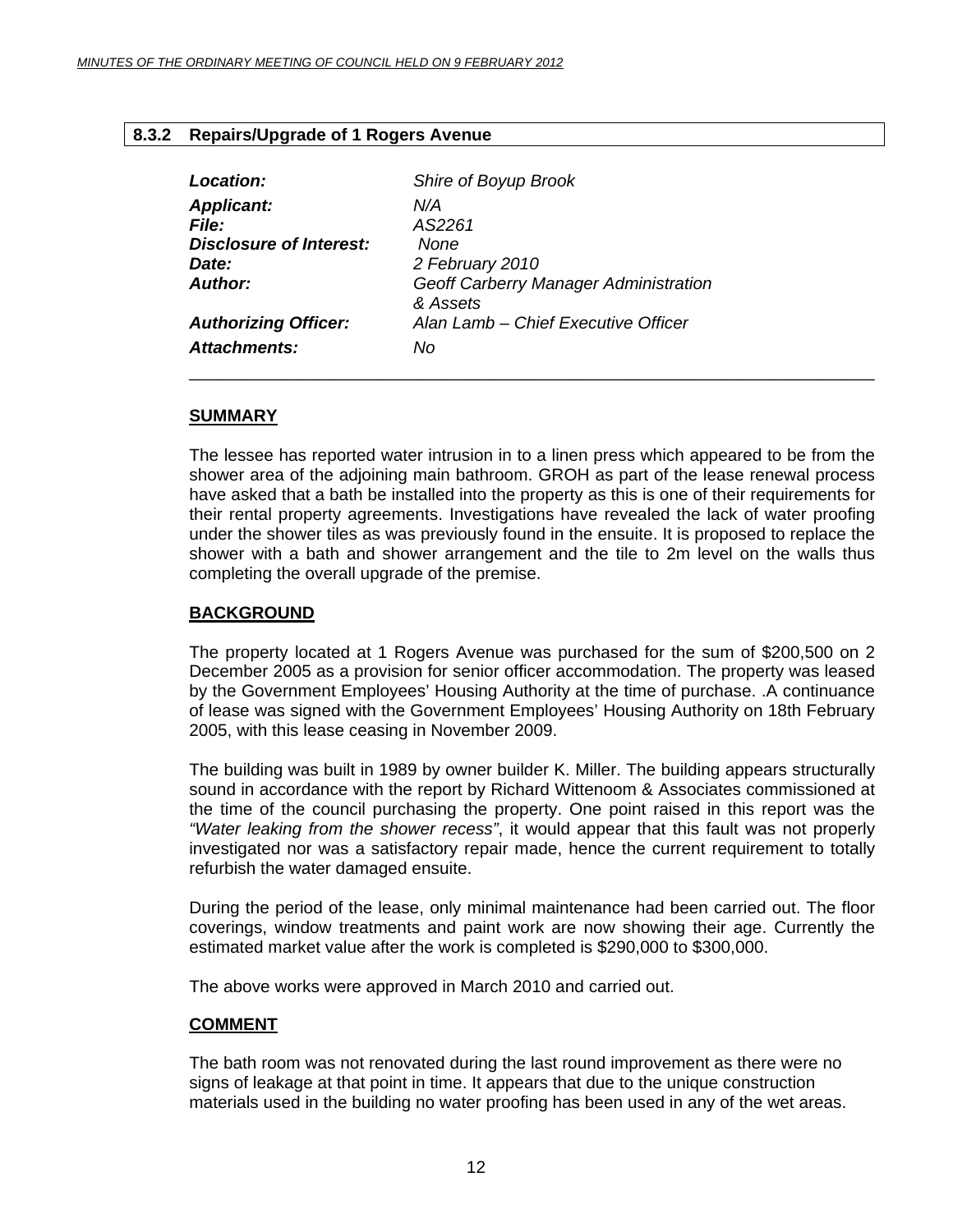By carrying out this work not only will the current situation be rectified but the standard of the house will also be improved which will be of benefit when attempting to attract staff in the future.

The works will also ensure GROH's continued lease of the property in the shorter term.

#### **CONSULTATION**

Darren Peck – BBG Plumbing Garry Chambers - Builder Gary Rose - Tiler

#### **STATUTORY ENVIRONMENT**

Building Code of Australia. Local Government Laws and Regulations - Various

#### **FINANCIAL IMPLICATIONS**

No allowance for such works was made In the 2011/2012 budget therefore funds to the quoted value of the works being \$5085.00 will need to be approved.

#### **STRATEGIC IMPLICATIONS**

None

#### **VOTING REQUIREMENTS**

Absolute Majority is required

#### **OFFICER RECOMMENDATION – Item 8.3.2**

**That the 2011/2012 budget be amended by increasing the provision for operating costs (E092035) for Councils property at 1 Rogers Avenue by \$5,085 and that Council approve the required works for refurbishment of the property. The funds to be drawn from the Building Maintenance Reserve (L01920)** 

#### **COUNCIL DECISION**

**MOVED: Cr Doust SECONDED: Cr Oversby** 

**That the 2011/2012 budget be amended by increasing the provision for operating costs (E092035) for Councils property at 1 Rogers Avenue by \$5,085 and that Council approve the required works for refurbishment of the property with funds being drawn from unbudgeted expenditure.** 

**CARRIED BY ABSOLUTE MAJORITY 8/0 Res 006/12** 

#### **NOTE**

**Council considered that the amount of funds in question did not warrant a transfer from the reserve fund at this time.**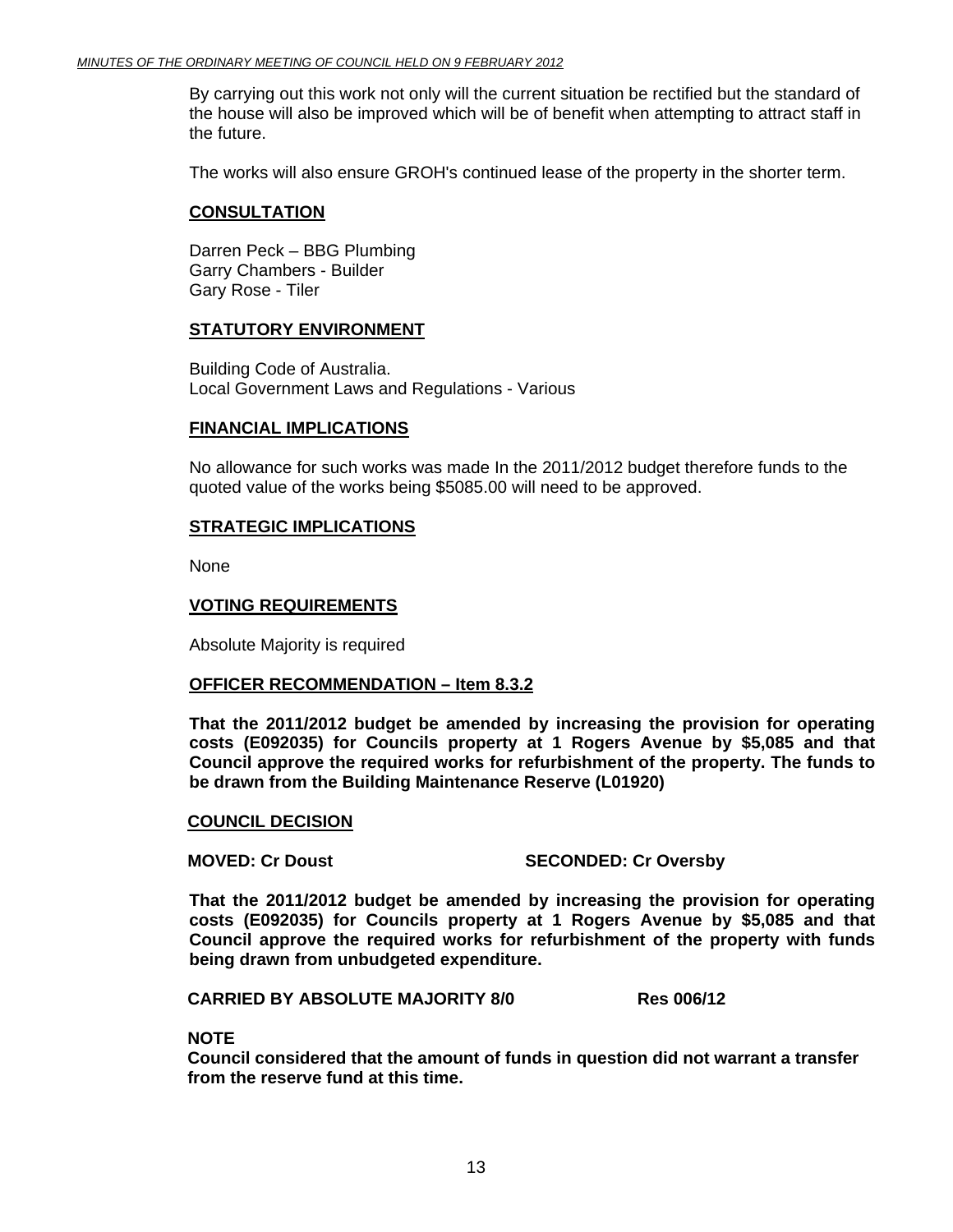#### <span id="page-13-0"></span>**8.3.3 Tourist Centre Toilets Septic Upgrade**

| Location:                               | Shire of Boyup Brook                   |
|-----------------------------------------|----------------------------------------|
| <b>Applicant:</b>                       | N/A                                    |
| <i>File:</i><br>Disclosure of Interest: | None                                   |
| <i>Date:</i>                            | 2 February 2012                        |
| Author:                                 | Geoff Carberry -Manager Administration |
|                                         | & Assets                               |
| <b>Authorizing Officer:</b>             | Alan Lamb - Chief Executive Officer    |
| <b>Attachments:</b>                     | <b>ATU Design Information</b>          |

#### **SUMMARY**

Due to the ongoing inability of the current septic system to support the ablution facility, it is proposed to install an Aerobic Treatment Unit (ATU). This unit will in fact replace the current reticulation system in watering the lawn area and gardens by way of sub soil dripper system.

#### **BACKGROUND**

This problem appears to have been ongoing for some time in 2007/2008 the leach drain was replaced and extended. Whilst this initially assisted in meeting the demand of the facility it did not fully solve the problem. Regular pump outs were still required.

As demand on the facility has increased so has the effluent over flow.

During investigations several avenues were researched including trenching for streams, closing the facility and checking the fluid levels and investigating if storm water outlets were entering the system. All proved not to be contributing to the fluid levels.

#### **COMMENT**

Ongoing investigations have revealed the clay bound soil in the area of the Tourist Centre does not allow the volume of grey water produced to be dissipated. This result in saturation of the lawn area at the end of the leach drain to the extent of fluid laying on the surface not only is this unsightly and odorous the area also presents a public health risk.

To date \$3,286 has been expended on pump outs of the system with a further \$453 on investigation of external water sources, of which none were identified

Reticulation watering costs for the site are estimated to be \$800 per annum

The installation of the ATU will alleviate all of the above costs with the exception of the three monthly service fee, required by regulation, being currently \$125.00

#### **CONSULTATION**

Wayne Jolley - Health Officer Darren Peck – BBG Plumbing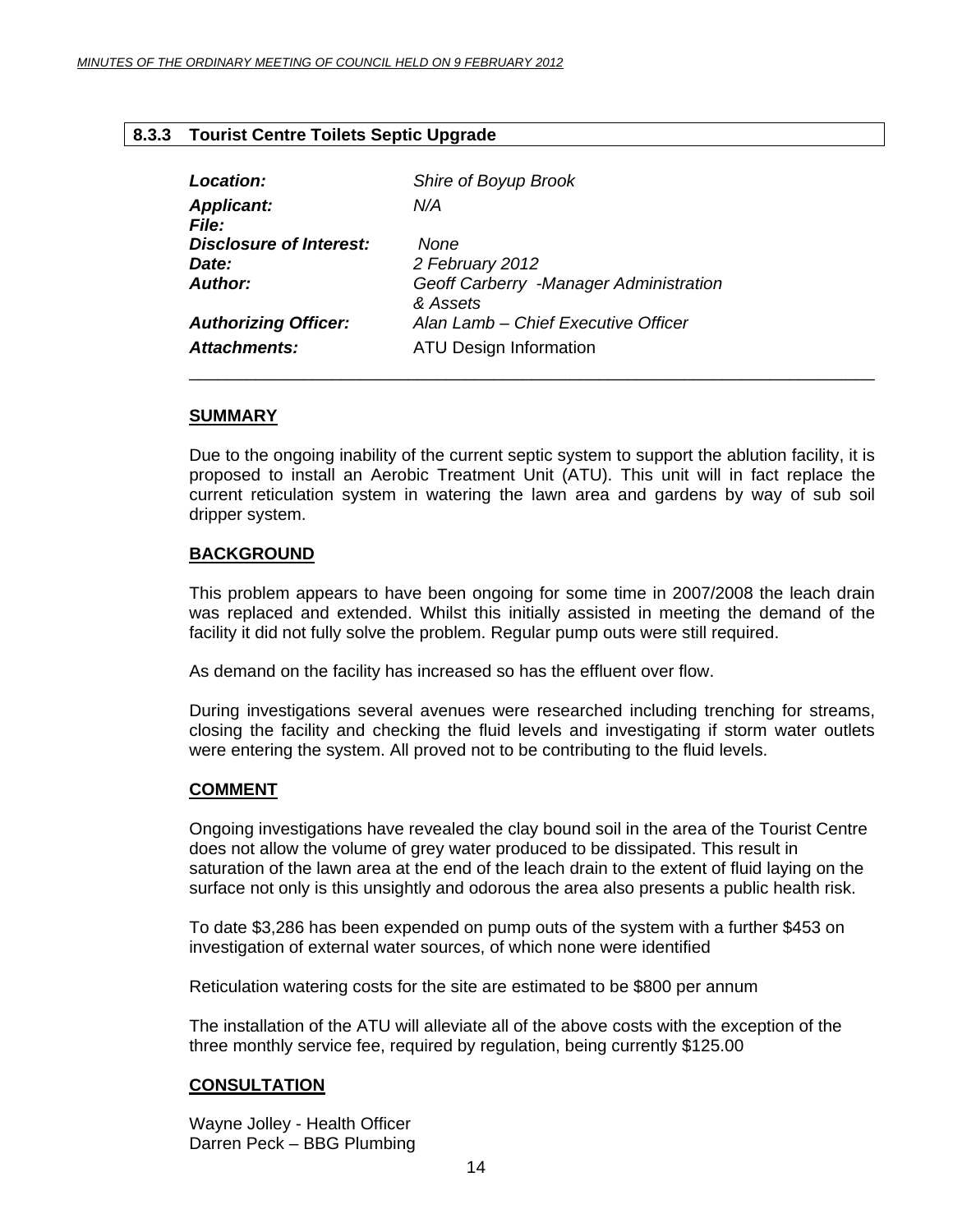Damien Crane - Craneford Plumping (Licensed ATU installer)

#### **STATUTORY ENVIRONMENT**

Building Code of Australia. Health Act 1911, as amended Health (Treatment of Sewage and Disposal of Effluent and Liquid Waste) Regulations 1974, as amended

#### **FINANCIAL IMPLICATIONS**

Quotes for the provision of the unit have only been received from one Licensed supplier, being \$14875 excl GST. Works not covered in the quote are estimated to be an additional \$5,000 no allowance for such works was made in the 2011/2012 budget therefore funds for the quoted value of the works totalling \$19 875.00 will need to be approved.

#### **STRATEGIC IMPLICATIONS**

#### **Environmental**

• Over flow of untreated effluent poses health issues

#### **VOTING REQUIREMENTS**

Absolute Majority is required

#### **COUNCIL DECISION & OFFICER RECOMMENDATION – Item 8.3.3**

**MOVED: Cr Biddle SECONDED: Cr Kaltenrieder CONDED: Cr Seconded ATT** 

**That the 2011/2012 budget be amended by increasing the provision for operating costs (E0107020) for Councils facility at lot 59 Abel Street by \$19,875 and that Council approve the required works for refurbishment of the property. The funds to be drawn from the Building Maintenance Reserve (L01920)** 

**CARRIED BY ABSOLUTE MAJORITY 8/0 Res 007/12**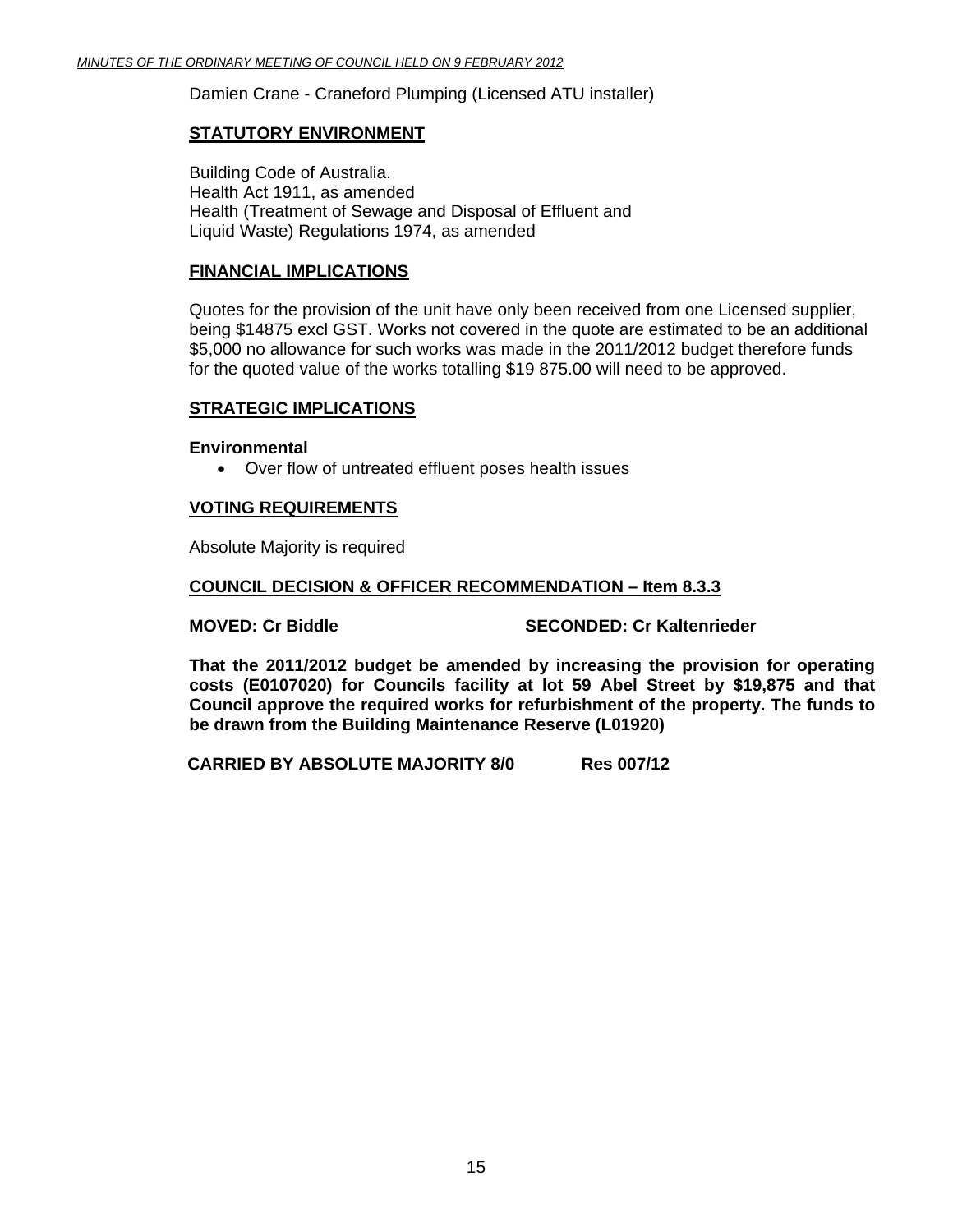#### <span id="page-15-0"></span>**9.1 COMMITTEE REPORTS**

| 9.1.1 | <b>Minutes of the Annual Electors Meeting</b> |                                     |
|-------|-----------------------------------------------|-------------------------------------|
|       | <b>Location:</b>                              | N/A                                 |
|       | <b>Applicant:</b>                             | N/A                                 |
|       | <b>File:</b>                                  |                                     |
|       | <b>Disclosure of Officer Interest:</b>        | Nil                                 |
|       | Date:                                         | 15 December 2011                    |
|       | Author:                                       | N/A                                 |
|       | <b>Authorizing Officer:</b>                   | Alan Lamb - Chief Executive Officer |
|       | <b>Attachments:</b>                           | Yes – Minutes                       |

#### **BACKGROUND:**

An Annual Electors meeting was held on 15th December 2011. Minutes of the meeting are laid on the table and circulated.

#### **COUNCIL DECISION & OFFICER RECOMMENDATION**

**MOVED: Cr Aird SECONDED: Cr Oversby** 

**That the minutes of Annual Electors meeting held on 15th December 2011 be received.** 

**CARRIED 8/0 Res 008/12** 

#### **9.1.2 Minutes Boyup Brook Town Planning Scheme Review and Townsite Strategy Steering Committee**

| <b>Location:</b>                       | N/A                                 |
|----------------------------------------|-------------------------------------|
| <b>Applicant:</b>                      | N/A                                 |
| <b>File:</b>                           |                                     |
| <b>Disclosure of Officer Interest:</b> | Nil                                 |
| Date:                                  | 15 December 2011                    |
| <b>Author:</b>                         | N/A                                 |
| <b>Authorizing Officer:</b>            | Alan Lamb - Chief Executive Officer |
| Attachments:                           | Yes – Minutes                       |

#### **BACKGROUND:**

A Boyup Brook Shire Council Town Planning Scheme Review and Townsite Strategy Steering Committee meeting was held on 15th December 2011. Minutes of the meeting are laid on the table and circulated.

*\_\_\_\_\_\_\_\_\_\_\_\_\_\_\_\_\_\_\_\_\_\_\_\_\_\_\_\_\_\_\_\_\_\_\_\_\_\_\_\_\_\_\_\_\_\_\_\_\_\_\_\_\_\_\_\_\_\_\_\_\_\_\_\_\_\_\_\_\_\_\_\_*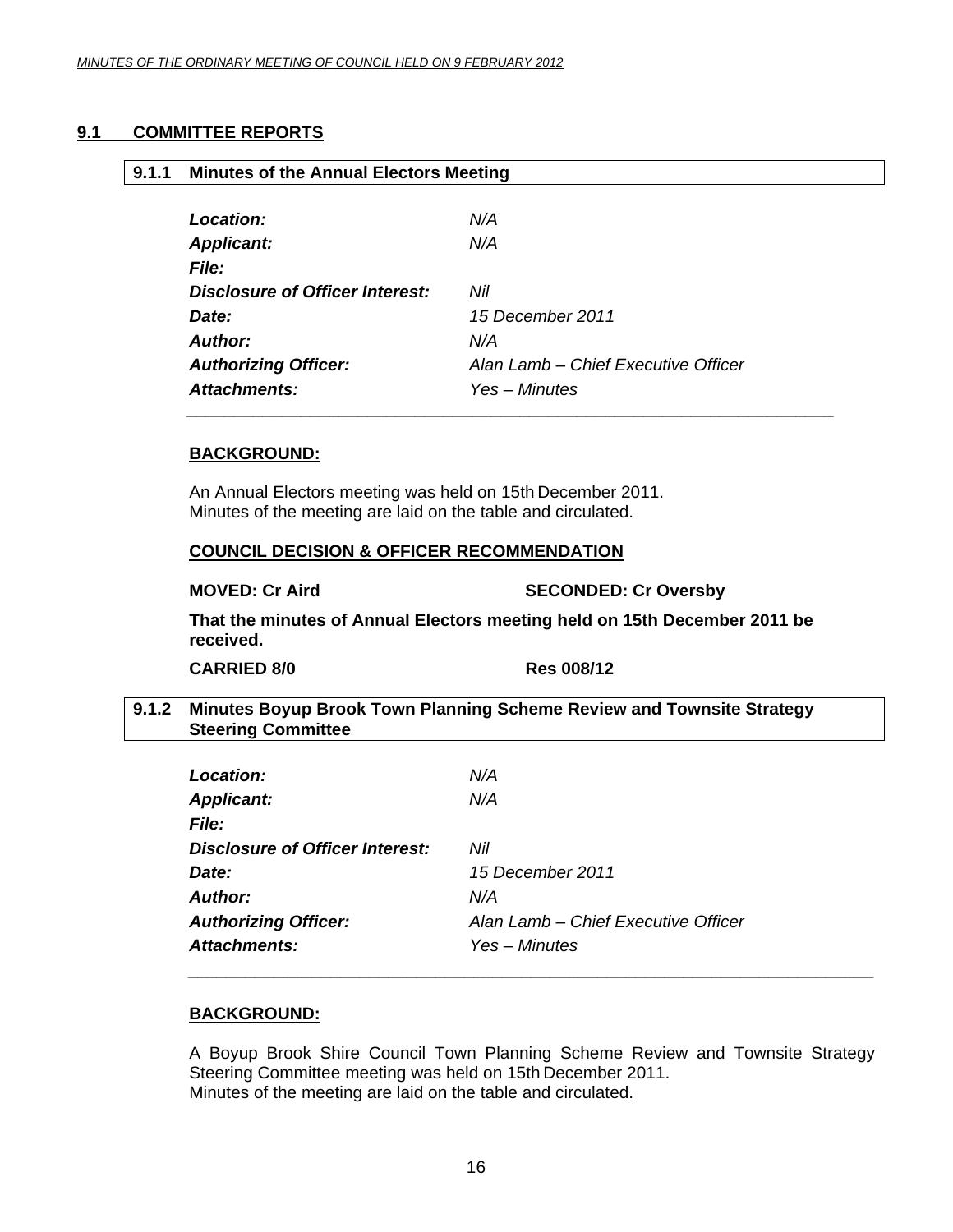#### <span id="page-16-0"></span>**COUNCIL DECISION & OFFICER RECOMMENDATION – Item 9.1.2**

**MOVED: Cr Moir**  $\qquad \qquad$  **Seconded: Cr O'Hare** 

**That the minutes of Town Planning Scheme Review & Townsite Strategy Steering Committee meeting held on 15th December 2011 be received.** 

**CARRIED 8/0 Res 009/12** 

#### **10.1 MOTIONS OF WHICH PREVIOUS NOTICE HAS BEEN GIVEN**

3.50pm – Cr Walker arrived.

Notice of motion – Cr O'Hare – 01/12

#### **10.1.1 Flax Mill**

That Item 7.3.3 from the September meeting be raised from the table and that Council approve the replacement of the roof of building 7 at the Flax Mill (baling room) and approve the unbudgeted expenditure to cover this up to \$24.000.

#### **COUNCIL DECISON**

**MOVED: Cr O'Hare SECONDED: Cr Oversby** 

**That the motion from item 7.3.3 September 2011 meeting be raised from the table.** 

**CARRIED 9/0 Res 010/12** 

#### **MOTION**

**That Council approve the demolition of building 7 (Baling Room) as indicated on the Flax Mill Plan and approve the unbudgeted expenditure up to \$15,000.** 

#### **AMENDMENT**

**MOVED: Cr Doust Critics** SECONDED: Cr O'Hare

**That as the membership of Council has changed since this matter was debated no action be taken on the original motion moved by Cr Marshall and seconded by Cr Giles and the matter of the future of the Baling Room be reconsidered at the next meeting of the Council.** 

#### **CARRIED 9/0 Res 011/12**

Note: That the intent is to ensure new Councillors have the opportunity to consider the background information before dealing with the matter.